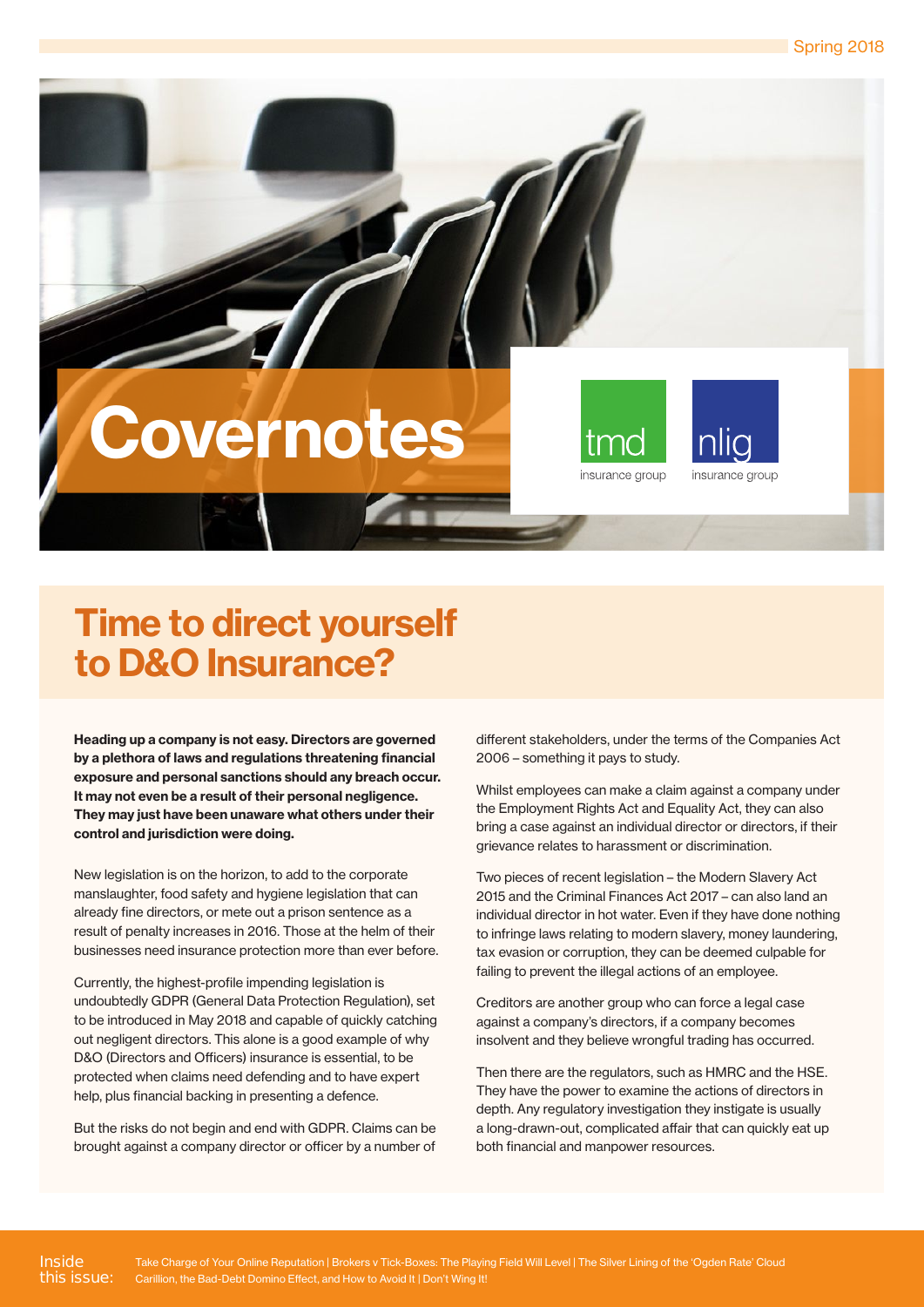#### Continued from front page

Social media has heightened the potential for defamation claims being brought against company directors. Additionally, those operating in sectors such as construction could fall foul of the Environment Act 1995 and the Wildlife & Countryside Act 1981.

Despite the multitude of scenarios that could present issues, and the fact that defending claims can cost thousands of pounds even if a director is found 'not guilty' of negligence, illegal activity or an employment breach, many directors continue to head to work each day with no protection in place. Industry surveys suggest three-quarters of company directors have no D&O insurance, even though a 2017 survey revealed that 36% of UK respondents working in the financial services sector said there had been a claim or investigation involving their directors or officers.

Sometimes, directors mistakenly believe their company's liability insurance policies provide protection. Others do not realise they could be held personally liable for a misdemeanour or crime and lose personal assets if found guilty. Some rely on the company being able to indemnify them when in many cases it cannot.

D&O insurance is surprisingly inexpensive, despite the variety and breadth of legislation it covers. With GDPR on the horizon, creating yet further regulation for directors to comply with, this is an area of protection to consider sooner rather than later. To discuss your D&O insurance requirements, please contact us.

#### **Sources**

https://www.kennetts.co.uk/latest-news/2017/november/survey-highlights-growingnumber-of-risks-facing-directors-officers

directors-legislative-and-regulatory-risks\_acom7366.pdf (Allianz)

https://insyncinsurance.co.uk/the-importance-of-directors-and-officers-insurancefor-your-business

#### Take charge of your online reputation

More than half of British businesses suffer unfair negative reviews, according to research by online reputation management expert Igniyte, but 40% of SMEs never bother to check whether any damaging reviews about their business have been posted online.

These worrying figures suggest many of today's SMEs, lacking an in-house IT or marketing department that can monitor how they are perceived online, are running their businesses blindfolded. This is despite 89% of people saying online reviews influence their buying decisions and 77% of SMEs stating that a good online reputation is important for business.

Whilst most SMEs fully understand the value of word-ofmouth recommendations in the offline world, they make no attempt to counteract negative reviews in cyberspace, by creating positive online PR.

This area of risk management – online reputation management (ORM) - is new to most SMEs and, even if they know about it, it is probably something on their to-do list that they will not have had time to explore.

Busy businesses find it hard to stay abreast of negative customer reviews on sites such as TripAdvisor and TrustATrader. They can also be oblivious to vocal and frank comments posted by former employees who use recruitmentfocused websites like Glassdoor. However, there are ways to tackle this issue and reduce the influence of potentially damaging opinions and ratings.



As the online world grows in importance and continues to inform purchase decisions, there are a number of tools available, to assess the business risks you could face because of your online profile, that we as your broker can access. Using the outputs from such tools will better inform and help you consider remedial steps to put in place.

The cyberworld is full of new challenges and opportunities. We are here to help our clients face them. Online reputation management is a key area of business risk management that should not be overlooked. If you would like to discuss your options, please contact us.

Sources

https://www.insurancetimes.co.uk/expert-view-how-can-smes-manage-their-onlinereputation/1419905.article https://uk.reputationdefender.com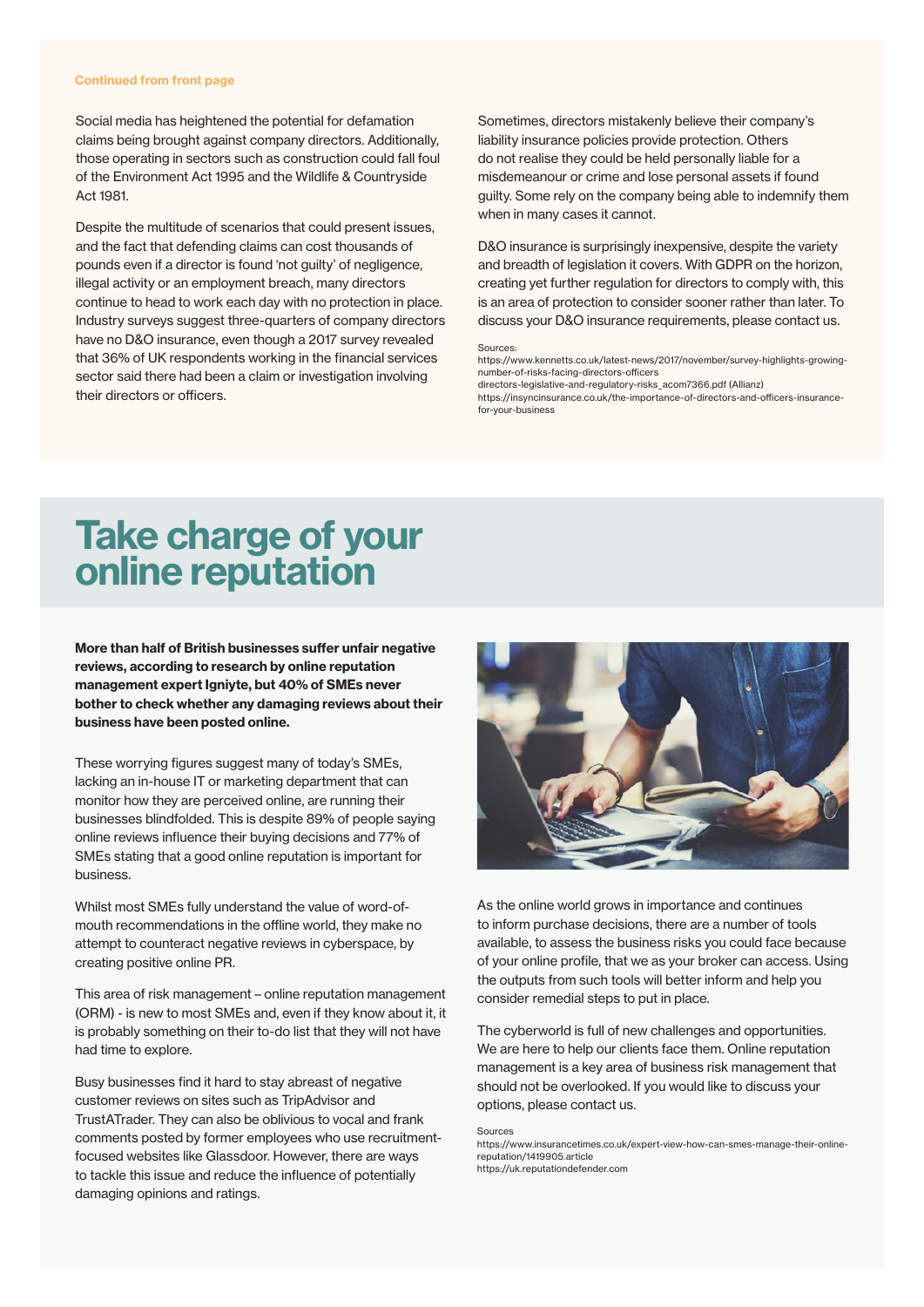

### Brokers v tick-boxes: The playing field will level

The reasons why clients prefer to use a professional insurance broker, rather than price comparison and aggregator websites, are likely to be reinforced by the end of 2018, as regulators seek to create a more level playing field when it comes to professional standards.

For some years now, there have been concerns about the way in which insurance is bought online, with customers having to work their way through a series of tick-boxes that sometimes do not exactly fit their individual requirements. Such a process may also encourage the busy purchaser to click on what looks like the best option, simply because they do not really know how to answer a question.

Price comparison sites tend to rank results purely on the basis of price competitiveness, rather than considering whether or not a policy is right for the individual customer and their needs. Consequently, it has been difficult for the customer to easily compare product quality.

Additionally, customers using these sites have not always understood how comparison websites earn their money, with some thinking this is through advertising, others believing it is via click-throughs to provider websites and some stating it is via commission payments.

However, change is on the way in 2018. The new Insurance Distribution Directive, due to come into force in October 2018, is set to enhance consumer protection within the insurancebuying process. Firstly, it will require all personnel involved in insurance sales to undergo at least 15 hours of continuous professional development each year.

Secondly, anyone selling insurance will have to disclose the obligations of the contract, supply in-depth information about the risks insured and make it clear who pays for their service and how that payment is taken.

Experts believe such requirements will make it more complex and costly for direct insurers and price comparison sites to sell insurance, whereas brokers have been used to guiding customers through this process for many years. Deloitte says online insurance providers will have to ensure that the customer journey through their site, and the underlying algorithms used, adhere to these new legal requirements. This will not be an easy process.

This legislation has been described as a "levelling of the playing field". But whatever it is called, there has probably never been a better time to place your trust in your broker and to be guided through the options most suitable for your needs, rather than trying to guess what they are.

For a full risk assessment of your needs, please get in touch to find out how we can protect your business and ensure you have the right cover in place.

Sources:

https://www2.deloitte.com/content/dam/Deloitte/de/Documents/financialservices/Insurance-Distribution-Directive.PDF

http://www.cirmagazine.com/cir/201801302.php

https://www.biba.org.uk/press-releases/biba-welcomes-improved-level-playingfield-for-customers-with-conclusion-of-insurance-distribution-directive-idd-politicalprocess/

https://www.out-law.com/en/topics/insurance/insurance-brokers-andintermediaries/the-insurance-distribution-directive-changes-to-the-regulation-of-

insurance-intermediaries-in-the-eu/

http://www.ukrn.org.uk/wp-content/uploads/2016/09/201609027-UKRN-PCWs-Report.pdf

https://home.kpmg.com/uk/en/home/insights/2017/12/what-does-smcr-mean-forthe-insurance-industry.html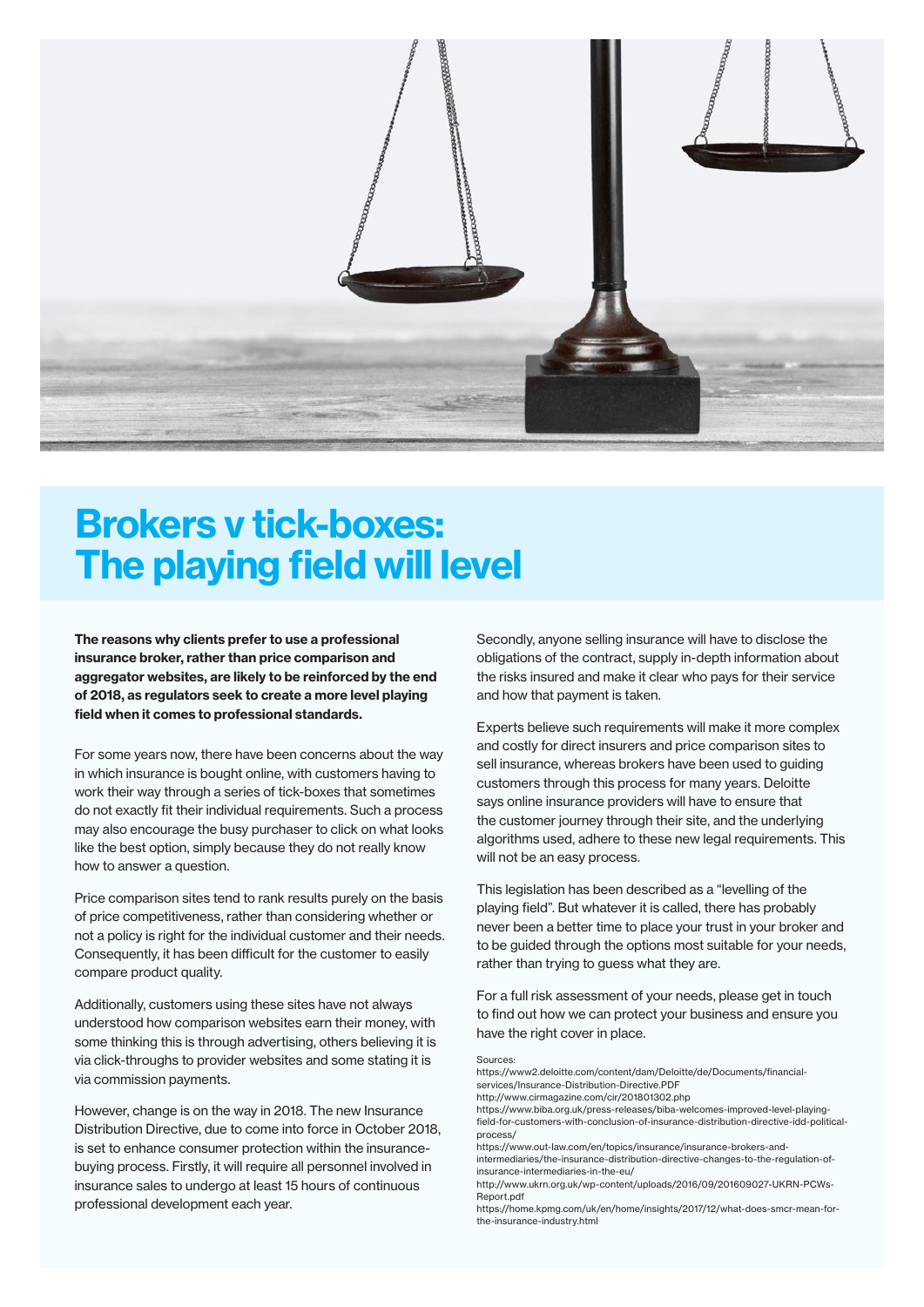

#### The silver lining of the 'Ogden rate' cloud

The ramifications of Spring 2017's 'Ogden Rate' changes are being felt across the personal-injury-prevalent motor and higher-risk trades, but is this anything to worry about and what can be done to lessen the pain?

The Ogden rate is a calculation applied to lump sum payments awarded to those who suffer injuries, the impacts of medical negligence, car crashes and other incidents, as well as to the payments that the families of those killed in such cases might receive.

Once a lump sum payment is agreed, it is adjusted to take into account the interest a recipient could accrue by investing the sum. After years of low interest rates, the Chancellor cut the Ogden rate from 2.5% to -0.75% in March 2017, creating a situation in which insurers have had to put more money aside to pay both past and future victims.

At the 2.5% rate, interest on a £1000 sum invested would have been £24.39, requiring the insurer to only pay £975.61 per £1000, to make up the agreed settlement sum due. At the -0.75% rate, the insurer now has to pay £1007.56 per £1000 awarded to the claimant, to give them the financial support the personal injury award was intended to provide. Thus requiring an extra £31.95 per £1000 awarded the insurer has to now set aside for settlements. On a £300,000 award this equates to an extra £9,585.00; on a £5million award the extra is £159,750!

The sectors most affected by the Ogden rate change have been the motor industry, from haulage to passenger transport and private motor to motor trade, plus other high-risk sectors such as construction. Many insurance policies involving liability, whether that is employers' liability or public and product liability, have faced premium increases.

Young drivers are already paying around £1000 a year more for their insurance as a direct result of the Ogden rate change, and over-65s can expect to pay £300 a year more for their insurance. Other private motorists could see increases of £50-£75 a year.

The increases affecting motor fleets are unprecedented and proving a huge shock to fleet operators, many of whom are having to absorb increases of 25% or more.

With recent increases in Insurance Premium Tax having already inflated the cost of insurance for policyholders, fleet operators should consider other positive courses of action that will help them improve how their businesses are viewed by insurers. This means working with their broker to identify areas of risk management for improvement, to help keep claims costs to a minimum. Such positive actions, coupled with a proactive risk management policy in force, will be more attractive to insurers, who should in turn recognise these efforts to mitigate risk by the company and when offering future renewal premiums.

This requires an holistic approach to fleet management, encompassing better health and safety performance, strong fleet management, driver training, the fitting of telematics and cameras, and the efficient management of claims when they do arise.

Such an approach, and a commitment to working with your professional broker on a long-term basis, will assist those wishing to keep their insurance premiums in check.

If you fear what the Ogden Rate's impacts could be on your business, please get in touch and allow us to help you create a programme to ultimately transform your claims experience and make you a more attractive risk in the eyes of insurers. By working with your broker, you can make your business a stronger, lower-risk proposition in the longer-term, proving that every cloud can have a silver lining.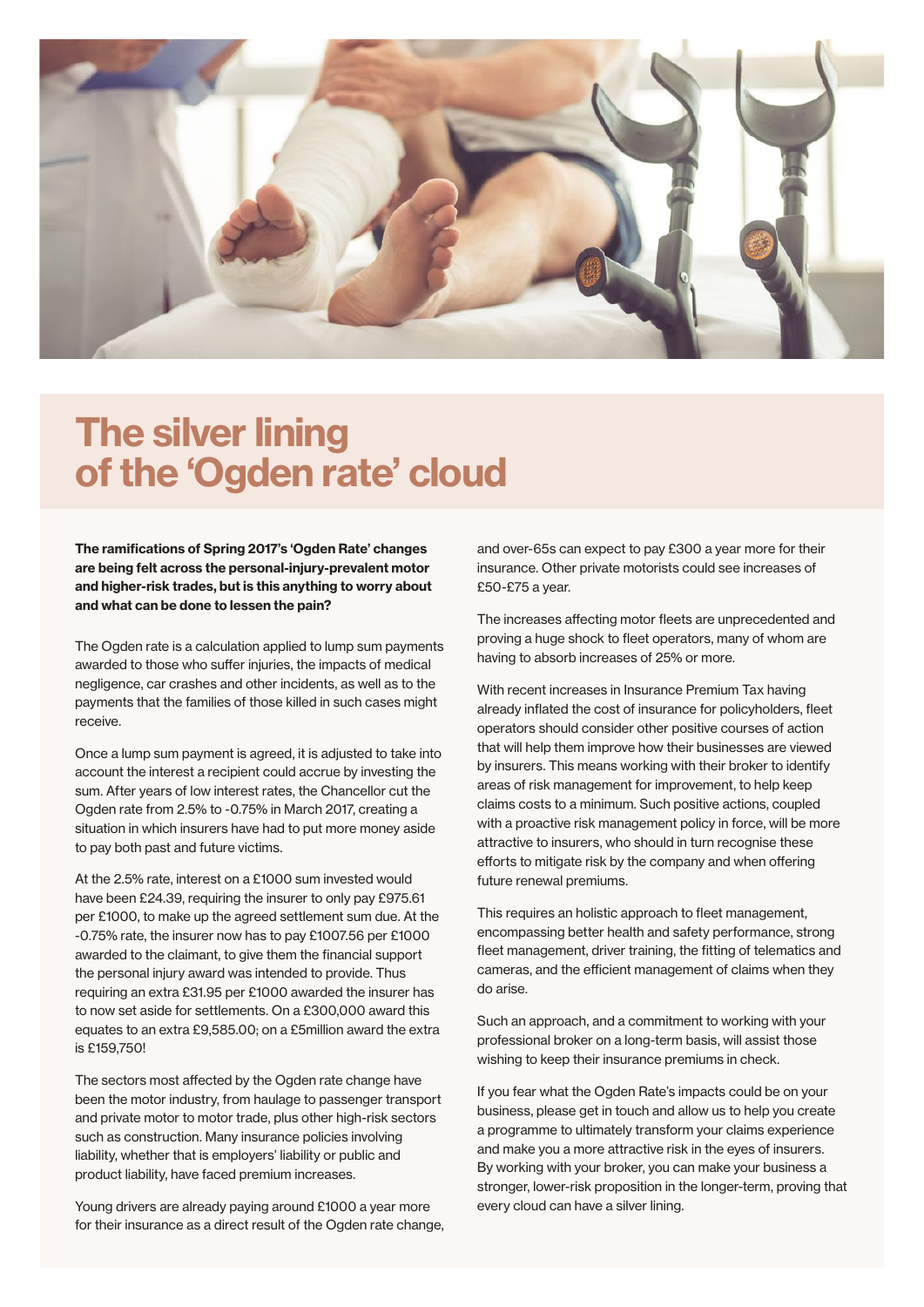

#### Carillion, the bad-debt domino effect, and how to avoid it

Another construction firm has gone bust, but this time it has attracted more attention than usual. Carillion's suppliers are said to be owed a hefty £2 billion. This will have a knock-on effect for tens of thousands of businesses.

The small firms that handled most of Carillion's work will sadly be those most affected by its demise. Many will never get their payment, damaging a supply chain that is already under immense pressure.

Too often, the smaller businesses who supply behemoths like Carillion are the ones left to pick up the pieces, after the management and secured creditors have taken their slice of the pie.

In Carillion's case, the Financial Reporting Council (FRC) says it is investigating KPMG's audit of the company's financial statements, ahead of its collapse. This raises issues of trust. If we cannot trust the auditor's account of a company's performance and financial health, what can we rely on? Already, Capita is slashing its profit forecasts and Laing O'Rourke is reportedly asking suppliers for a further grace period on its outstanding debts announcing a loss of £67million this year.

The publication Construction News found that last year Britain's ten largest builders made a combined pre-tax loss of £53 million; the average pre-tax profit margin was -0.5%.

Construction is a critically low-margin industry in which receivables can represent the largest unsecured asset. Subcontractors are particularly at risk as main contractors falter. An observation of the supply chains involved within construction contracts highlights a significant increase in insolvencies across the industry over the last 12 months. But this situation can affect any sector. Maplin and Toys "R" Us are two high street names that have suffered this fate. Retailer New Look and of course restaurateur Jamie Oliver have also had to go through drastic re-structures to remain viable.

Helpfully, there is a means of protection available to a very wide range of businesses - Trade Credit Insurance. This provides peace of mind, along with comprehensive protection against the risk of customers becoming insolvent. Having this in place can enhance customer relationships, lead to improved access to finance for the policyholder, and boost confidence in pursuing commercial opportunities.

As a Trade Credit Insurance policyholder, you would also have access to skilled risk analysts who have sector-specific knowledge that could prove an invaluable addition to your existing credit management processes. There is also access to up-to-date credit information, from both within the UK and overseas.

With the domino-effect of Carillion's collapse likely to continue for a while to come and the talk of darker clouds on the High Street, perhaps now is the time to speak to us about the benefits of Trade Credit insurance protection and how it can help your particular circumstance?